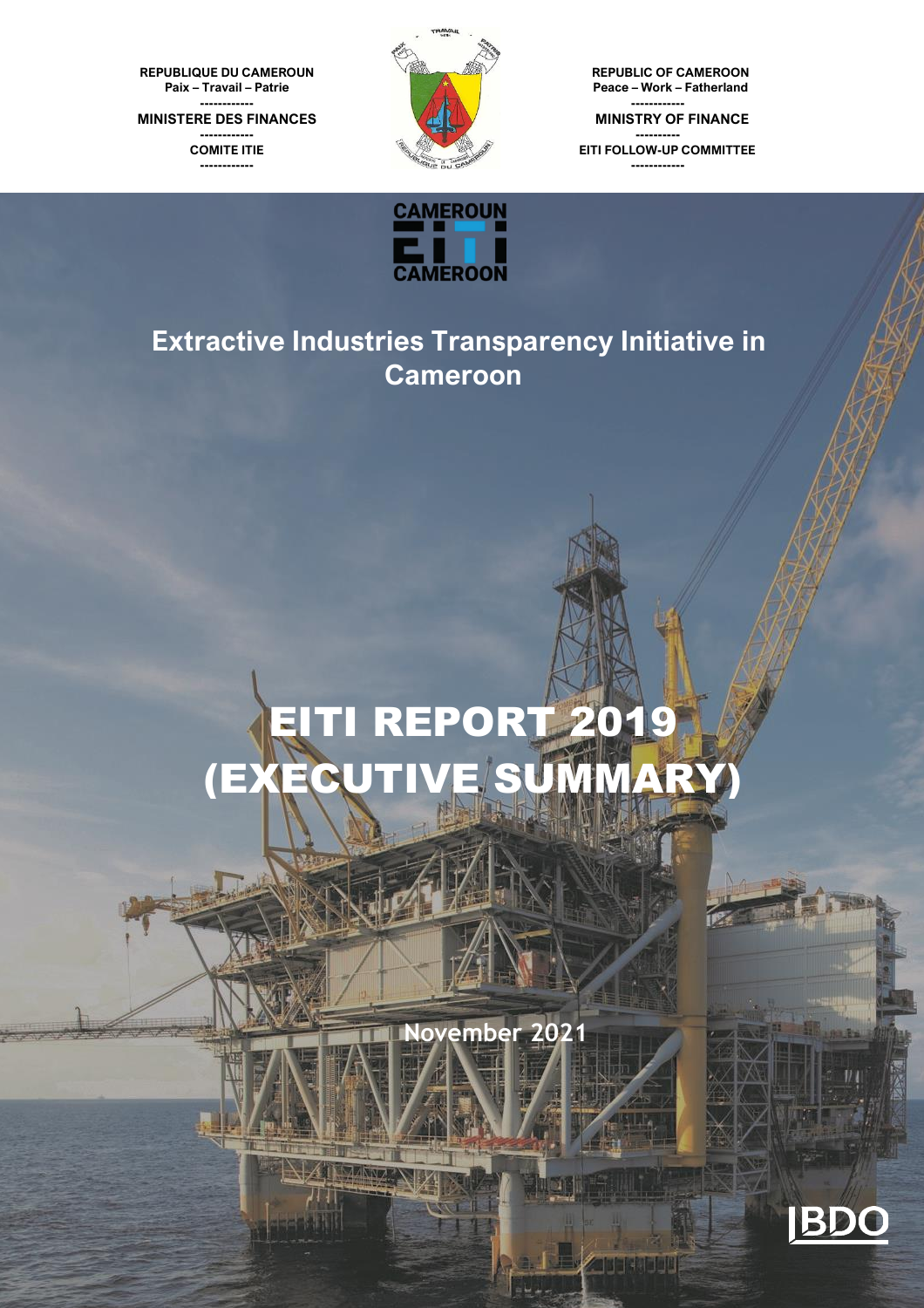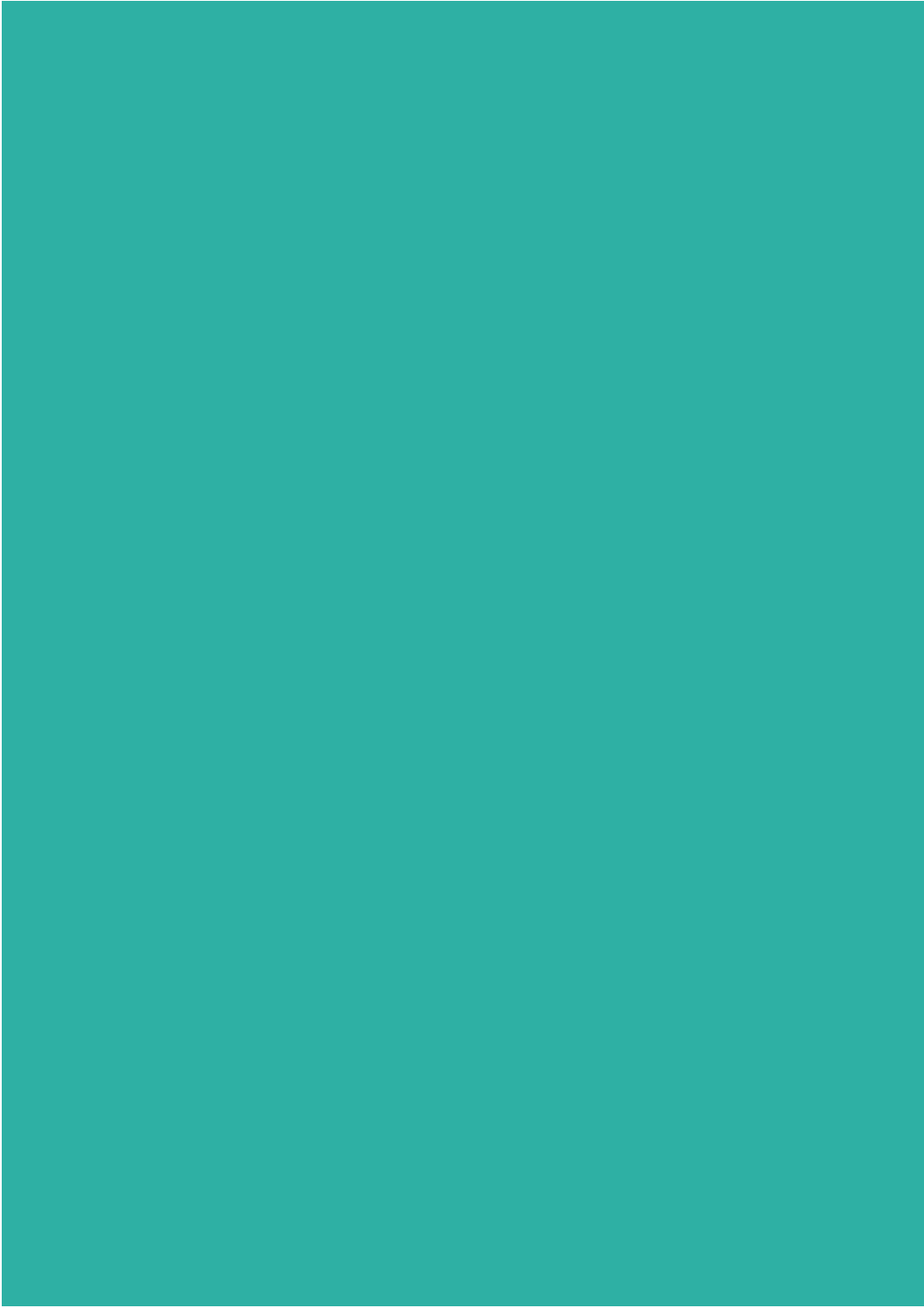*This document has been translated from the French original for reference purposes only. In the event of any discrepancy between this translated document and the French original, the original shall prevail.*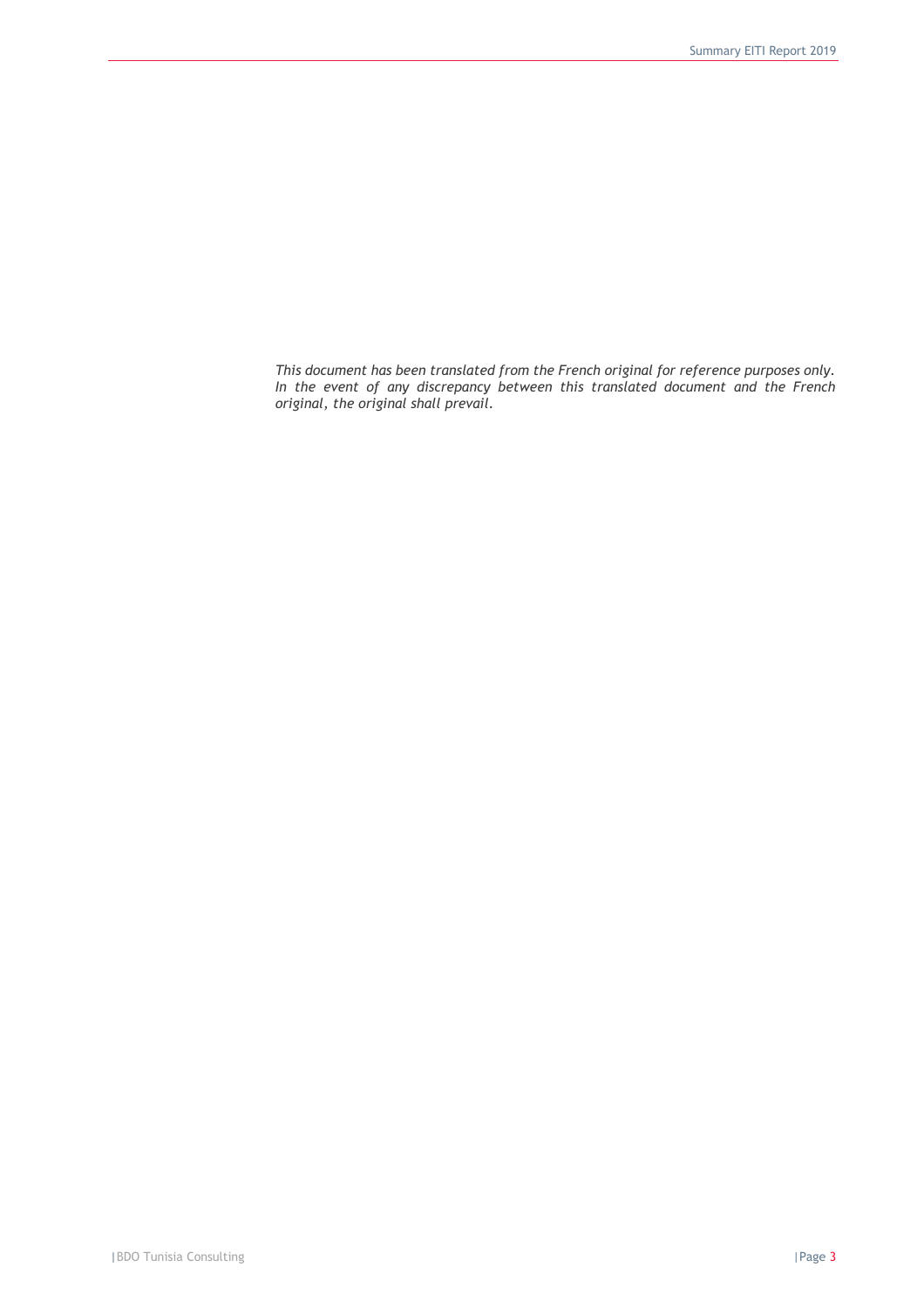# **Contents**

| 1                                |  |
|----------------------------------|--|
| 1.1                              |  |
| 1.1.1<br>1.1.2<br>1.1.3<br>1.1.4 |  |
| 1.2                              |  |
| 1.2.1<br>1.2.2<br>1.2.3<br>1.2.4 |  |
| 1.2.5<br>1.2.6                   |  |
| 1.3                              |  |
| 1.3.1<br>1.3.2<br>1, 3, 3        |  |
| 1.4                              |  |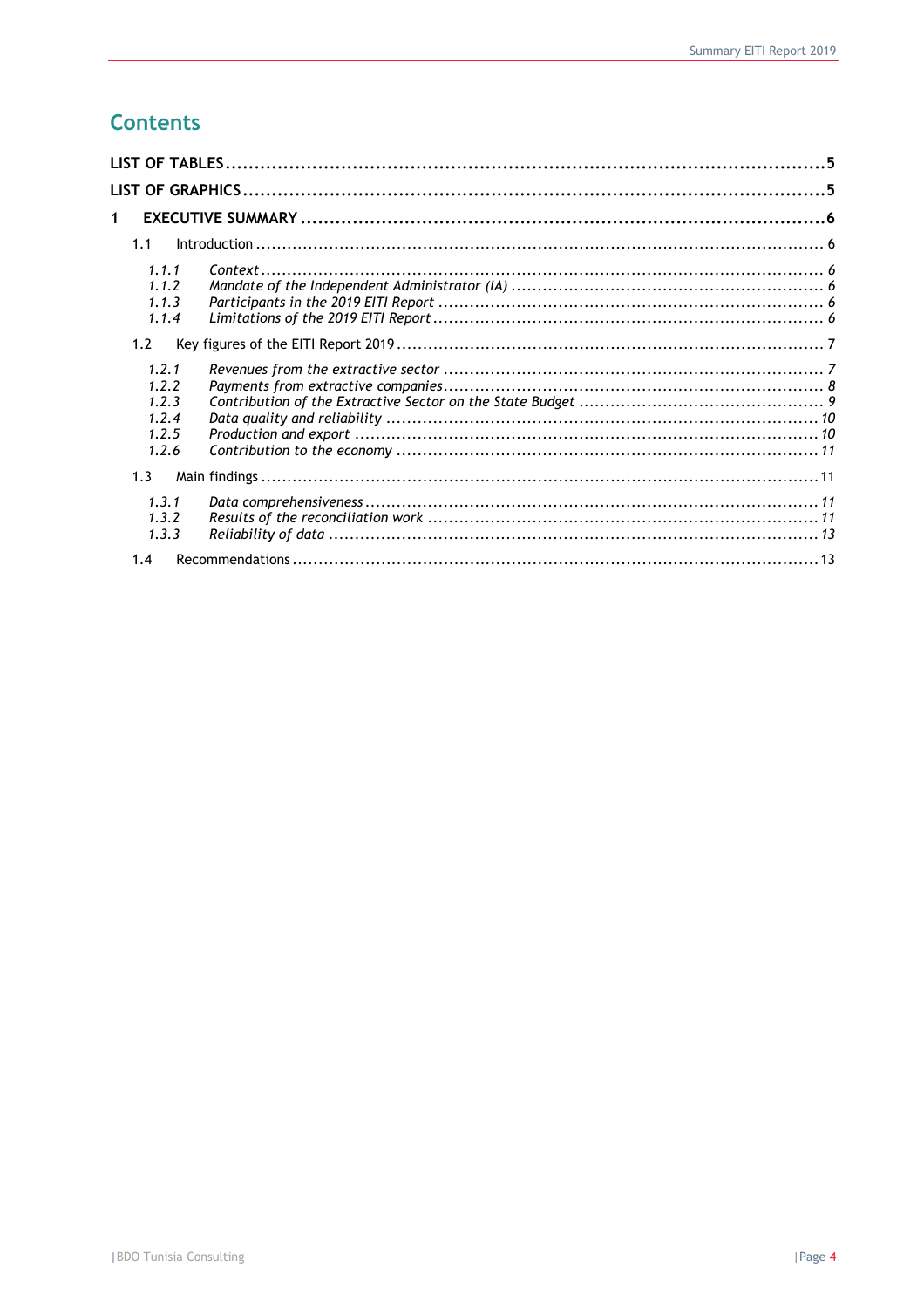# <span id="page-4-0"></span>**List of tables**

# <span id="page-4-1"></span>**List of graphics**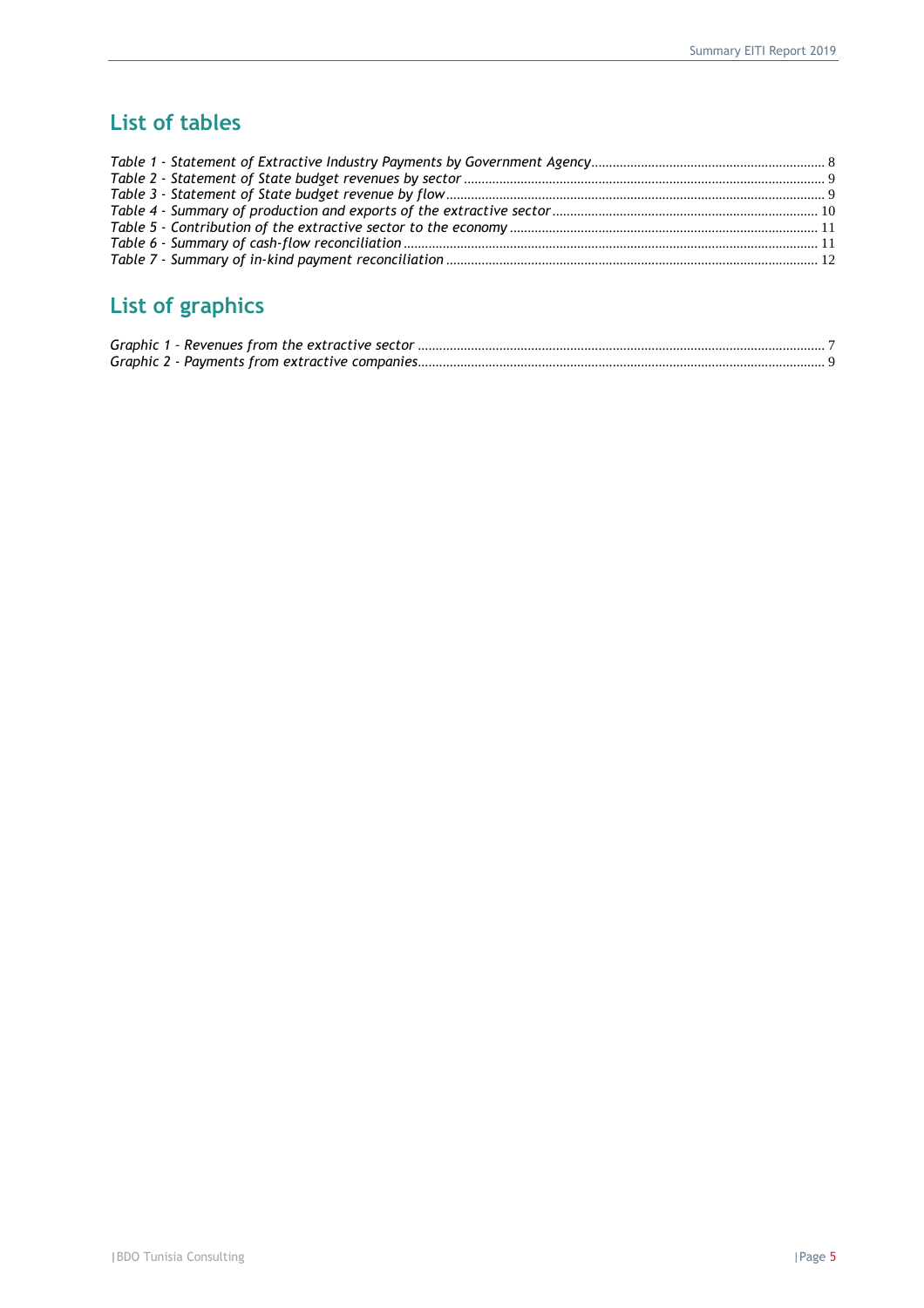# <span id="page-5-0"></span>**1 Executive Summary**

# <span id="page-5-1"></span>**1.1 Introduction**

# <span id="page-5-2"></span>**1.1.1 Context**

The Extractive Industries Transparency Initiative (EITI)<sup>1</sup> is a voluntary mechanism aimed at strengthening the good governance of public revenues derived from extractions in countries rich in oil, gas, and mining resources.

The EITI requires the annual publication of EITI Reports, including the disclosure of significant state revenues from the extractive industries, as well as the disclosure of all significant payments made to the Government by Oil, Gas and Mining Companies.

Cameroon has so far published fourteen (14) EITI Reports covering the period from 2001 to 2018. BDO has been appointed by the EITI Committee as Independent Administrator (IA) for the preparation of the 15<sup>th</sup> EITI Report covering the year 2019.

# <span id="page-5-3"></span>**1.1.2 Mandate of the Independent Administrator (IA)**

The mandate of the IA mainly covers:

- collecting contextual and financial data from reporting entities.
- compilation and reconciliation of data reported by extractive companies and by the government.
- investigation of the discrepancies identified during the reconciliation work; and
- preparation of the EITI Report in accordance with the EITI Standard and the Terms of Reference.

# <span id="page-5-4"></span>**1.1.3 Participants in the 2019 EITI Report**

Government entities receiving significant revenues from extractive companies and a selection of companies making these payments were asked to participate in the process of reconciling financial data with production and export data and to provide contextual information on the extractive sector.

Government entities and companies involved in the reconciliation work are listed in Section 4.9.2 of the full version of this report.

The mission was carried out with the support of the Permanent Secretariat and under the supervision of the EITI Committee.

# <span id="page-5-5"></span>**1.1.4 Limitations of the 2019 EITI Report**

The findings in this report are based on financial data for 2019, as well as subsequent major reforms and events up to the date of this report. These conclusions cannot therefore be extrapolated beyond this period since the laws and the context governing the extractive sector may be subject to subsequent changes.

<sup>1</sup> <https://eiti.org/fr>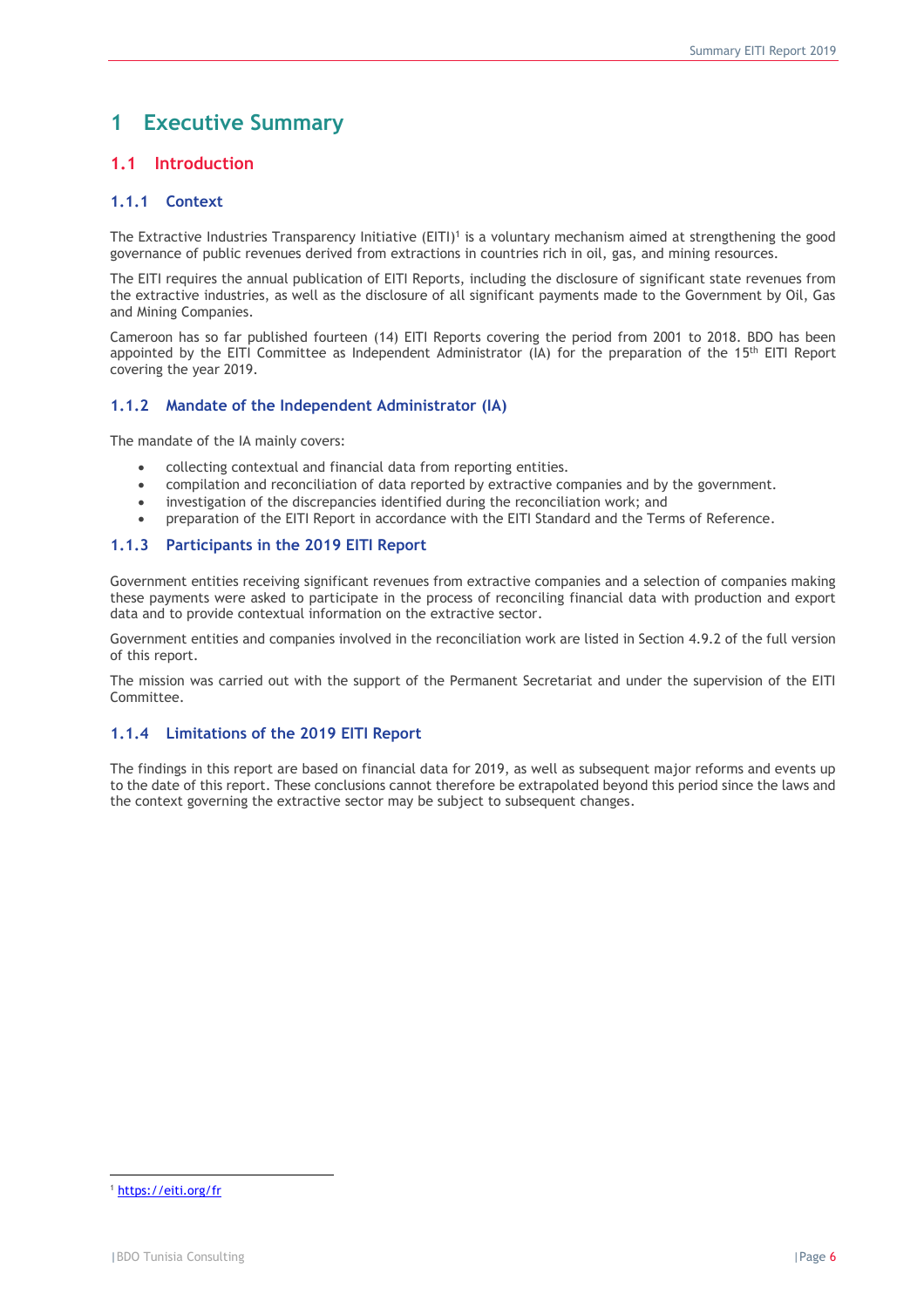# <span id="page-6-0"></span>**1.2 Key figures of the EITI Report 2019**

# <span id="page-6-1"></span>**1.2.1 Revenues from the extractive sector**

<span id="page-6-2"></span>

*Graphic 1 – Revenues from the extractive sector*

➢ Payments by extractive companies for 2019 reached a value of CFAF 908.28 billion, of which CFAF 261.91 billion are made in cash and 646.37 billion in kind.

➢ Payments in kind correspond to production shares accruing to the State and SNH valued at CFAF 645.01 billion and levies for artisanal gold mining valued at CFAF 1.36 billion.

Payments in kind from the hydrocarbon sector in the form of a production share are removed, marketed, and then collected by SNH. The production shares due to the State (SNH-Mandate) for 2019 amounted to 16,087,578 bbls for oil, 17.50 Bcf for LNG and 6,758 MT for LPG valued at CFAF 639.35 billion. The production shares accruing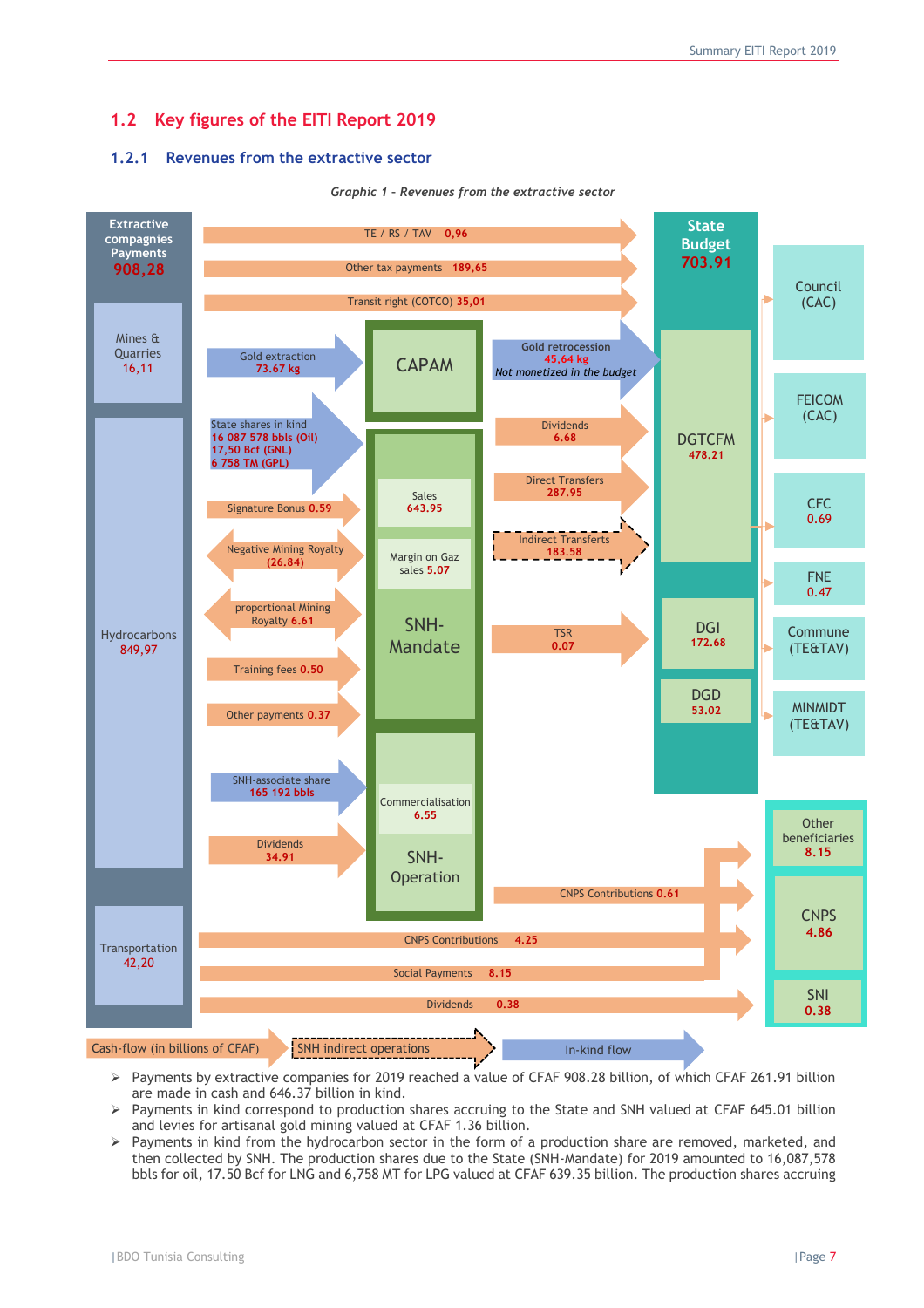to SNH (SNH-Operation) for the same year amounted to 165,192 bbls valued at CFAF 5.66 billion.

- ➢ The marketing of State and SNH production shares brought in respectively CFAF 649.02 billion (for SNH-Mandate) and CFAF 6.55 billion (for SNH-Operation).
- ➢ In addition to the proceeds from the sale of payments in kind, SNH-Mandate disbursed to oil companies an amount of CFAF 18.77 billion and collected cash income for its own account (SNH-Operation) for an amount of CFAF 33.57 billion bringing the value of the net income collected for 2019 by SNH-Mandate and SNH-Operation to CFAF 630.25 billion and CFAF 40.12 billion respectively.
- $\triangleright$  Payments in kind from the gold mining sector total a volume of 73.670 kg valued at CFAF 1.36 billion. The gold withdrawals are carried out by CAPAM which then proceeds to retrocession of the Gold collected to MINFI. Retrocessions to MINIFI for 2019 total 45.64 kg for a value of CFAF 0.84 billion. The retrocessions made were not monetized by MINFI and the equivalent value was therefore not noted among the budget revenue for the year 2019.
- ➢ The revenue collected from the state budget for 2019 reached an amount of CFAF 703.91 billion, or 77.5% of total payments from extractive companies during the same period.
- ➢ Out of the CFAF 703.91 billion of income returned to the State budget in 2019, transfers from SNH-Mandate come in 1st place and represent 66.99% of said income (i.e., CFAF 471.53 billion), followed of the Oil Company Tax 17.12%, (i.e., CFAF 120.48 billion), the transit rights come in 3rd position and represent for their part 4.97% and the other revenues 10.92%.
- ➢ Transfers from the SNH-Mandate to the State budget were made by direct payment (direct transfer) to the treasury account for an amount of CFAF 287.59 billion and by the assumption of budgetary expenditure (transfers indirect) for an amount of CFAF 183.58 billion.
- ➢ Transfers from SNH-Mandate 2019 represented 74.8% of total revenue collected on behalf of the State for the same period. The difference corresponds to the deductions made by SNH to cover the State's share (contracting party) in the oil strikes and the financing of investment activities.

# <span id="page-7-0"></span>**1.2.2 Payments from extractive companies**

In 2019, cash payments made by extractive companies reached CFAF 261.91 billion. Payments in kind made during the same period were valued at CFAF 646.37 billion<sup>2</sup>, bringing the total payments made by Extractive companies during 2019 to a value of CFAF 908.28 billion.

Petroleum companies account for the bulk of these payments with 93.58%. SNH, DGI and DGD represent the main destinations for these payments.

<span id="page-7-1"></span>

| <b>Hydrocarbons</b><br>(In billions of |                          |                          | <b>Transportation</b>    | <b>Mines and Quarries</b> |                          | <b>Total sector</b> |                          | <b>Total</b>             | Share in % |
|----------------------------------------|--------------------------|--------------------------|--------------------------|---------------------------|--------------------------|---------------------|--------------------------|--------------------------|------------|
| CFAF                                   | In kind                  | In cash                  | In cash                  | In kind                   | In cash                  | In kind             | In cash                  |                          |            |
| SNH-<br>Mandate (*)                    | 639,35                   | (18, 77)                 |                          |                           |                          | 639,35              | (18, 77)                 | 620,58                   | 68,32%     |
| SNH-<br>Operation                      | 5,66                     | 33,57                    | 1,34                     |                           | $\overline{\phantom{a}}$ | 5,66                | 34,91                    | 40,57                    | 4,47%      |
| <b>Total SNH</b>                       | 645,01                   | 14,80                    | 1,34                     |                           | $\blacksquare$           | 645,01              | 16, 14                   | 661,15                   | 72,79%     |
| <b>DGI</b>                             | ٠                        | 168,14                   | 3,81                     |                           | 0,73                     |                     | 172,68                   | 172,68                   | 19,01%     |
| <b>DGD</b>                             | $\overline{\phantom{a}}$ | 5,26                     | 36,29                    |                           | 11,47                    | ×                   | 53,02                    | 53,02                    | 5,84%      |
| <b>DGTCFM</b>                          |                          | 6,68                     |                          |                           |                          |                     | 6,68                     | 6,68                     | 0,74%      |
| <b>CNPS</b>                            | ۰                        | 2,31                     | 0,44                     |                           | 2,11                     | ٠                   | 4,86                     | 4,86                     | 0,54%      |
| <b>CAPAM</b>                           |                          | ٠                        |                          | 1,36                      |                          | 1,36                |                          | 1,36                     | 0,15%      |
| MINMIDT                                | $\overline{\phantom{a}}$ | $\overline{\phantom{a}}$ | $\overline{\phantom{a}}$ | ÷,                        |                          | $\sim$              | $\overline{\phantom{a}}$ | $\overline{\phantom{a}}$ | $\sim$     |
| <b>SNI</b>                             |                          |                          |                          |                           | 0,38                     |                     | 0,38                     | 0,38                     | 0,04%      |
| Social<br>Payments                     |                          | 1,32                     | 0,01                     |                           | 0,06                     |                     | 1,39                     | 1,39                     | 0,15%      |
| Environmental<br>payments              |                          | 6,45                     | 0,31                     |                           |                          |                     | 6,76                     | 6,76                     | 0,74%      |
| <b>Total</b>                           | $645,01^3$               | 204,96                   | 42,20                    | 1,36                      | 14,75                    | 646,37              | 261,91                   | 908,28                   | 100,00%    |
| Share in %                             | 93,58%                   |                          | 4,65%                    | 1,77%                     |                          | 71,16%              | 28,84%                   |                          |            |

|  |  |  |  | Table 1 - Statement of Extractive Industry Payments by Government Agency |  |
|--|--|--|--|--------------------------------------------------------------------------|--|
|  |  |  |  |                                                                          |  |

*(\*) excluding direct and indirect transfers from SNH mandate.* 

<sup>&</sup>lt;sup>2</sup> Valuation of in-kind oil payments at the market price and in-kind payments of gold at CFAF 18.500/gram

<sup>&</sup>lt;sup>3</sup> Details by type of revenue, by company and by substance are presented in Table 99 in section 5.3 of the full version of the report.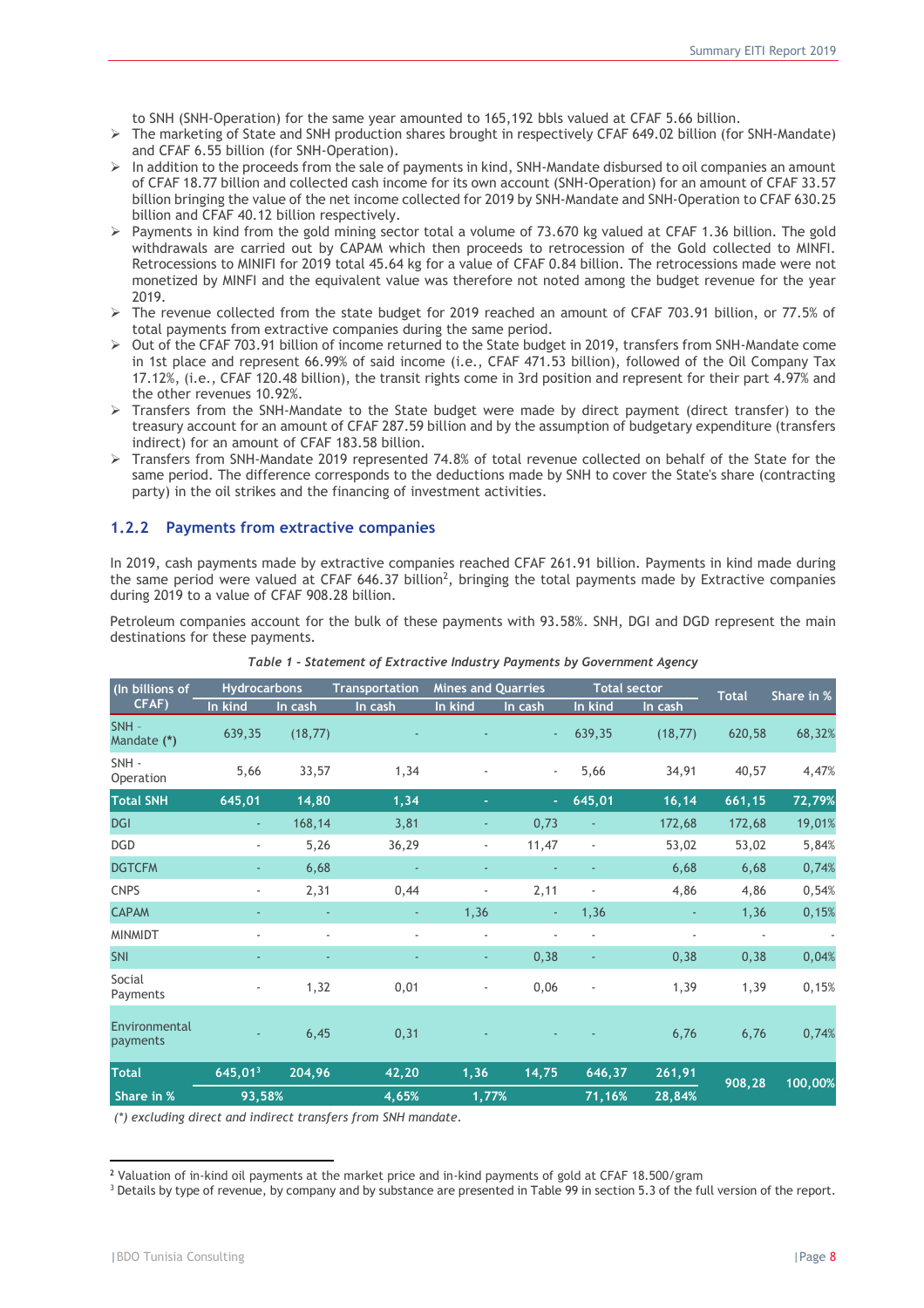#### *Graphic 2 - Payments from extractive companies*

<span id="page-8-3"></span>

# <span id="page-8-0"></span>**1.2.3 Contribution of the Extractive Sector on the State Budget**

In 2019, the extractive sector generated CFAF 703.91 billion for the State budget revenues (USD 1 199.23 million<sup>4</sup>) against CFAF 568.32 billion in 2018, 23.86% higher than for the comparable period last year. This is mainly explained by the increase of the direct and indirect transfers of the SNH-mandate to the State Budget, which have achieved the CFAF 471.53 billion in 2019 against CFAF 413.32 billion in 2018, an increase of 14.08% over the same period last year.

The sector of Hydrocarbons extraction nevertheless remains the main contributor with a total of CFAF 651.61 billion representing 92.57% of the total budgetary revenue generated by the extractive sector in 2019.

<span id="page-8-1"></span>

|                                   | 2018   |                      | 2019   |                        | <b>Evolution</b> |         |
|-----------------------------------|--------|----------------------|--------|------------------------|------------------|---------|
| (In billions of CFAF)             | amount | contribution in<br>% | amount | Contribution<br>in $%$ | Amount           | ln %    |
| Hydrocarbon's extraction          | 533,7  | 93.91%               | 651,61 | 92.57%                 | 117.91           | 22,09%  |
| Transportation of<br>hydrocarbons | 33,38  | 5,87%                | 40,10  | 5,70%                  | 6,72             | 20,13%  |
| <b>Mines and Quarries</b>         | 1,24   | 0.22%                | 12,20  | 1,73%                  | 10.96            | 884,17% |
| <b>Total</b>                      | 568,32 | 100%                 | 703.91 | 100.00%                | 135.59           | 23,86%  |

#### *Table 2 - Statement of State budget revenues by sector*

In terms of flows, transfers from SNH-Mandate, which mainly come from the Sale government shares in the oil fields, are the main contributors with 66.99% of total budgetary revenues from the extractive sector, followed by oil and transit rights (COTCO) which represent respectively 17.12% and 4.97% of extractive revenues.

| Table 3 - Statement of State budget revenue by flow |  |  |  |  |  |  |
|-----------------------------------------------------|--|--|--|--|--|--|
|-----------------------------------------------------|--|--|--|--|--|--|

<span id="page-8-2"></span>

|                              |               | 2018              |        | 2019              |               | <b>Evolution</b> |
|------------------------------|---------------|-------------------|--------|-------------------|---------------|------------------|
| $\mid$ (In billions of CFAF) | <b>Amount</b> | contribution in % | amount | Contribution in % | <b>Amount</b> | in%              |
| <b>SNH-Mandate transfers</b> | 413,32        | 72.73%            | 471,53 | 66.99%            | 58.21         | 14,08%           |
| Petroleum CIT                | 84,3          | 14,83%            | 120,48 | 17,12%            | 36,18         | 42,92%           |
| Transit charges (COTCO)      | 29.54         | 5,20%             | 35,01  | 4.97%             | 5,47          | 18,53%           |
| Other tax revenue            | 41,16         | 7.24%             | 76,88  | 10.92%            | 35,72         | 86,78%           |
| <b>Total</b>                 | 568,32        | 100%              | 703,90 | 100.00%           | 135.58        | 23,86%           |

<sup>4</sup> Average Annual Price 2019, BEAC.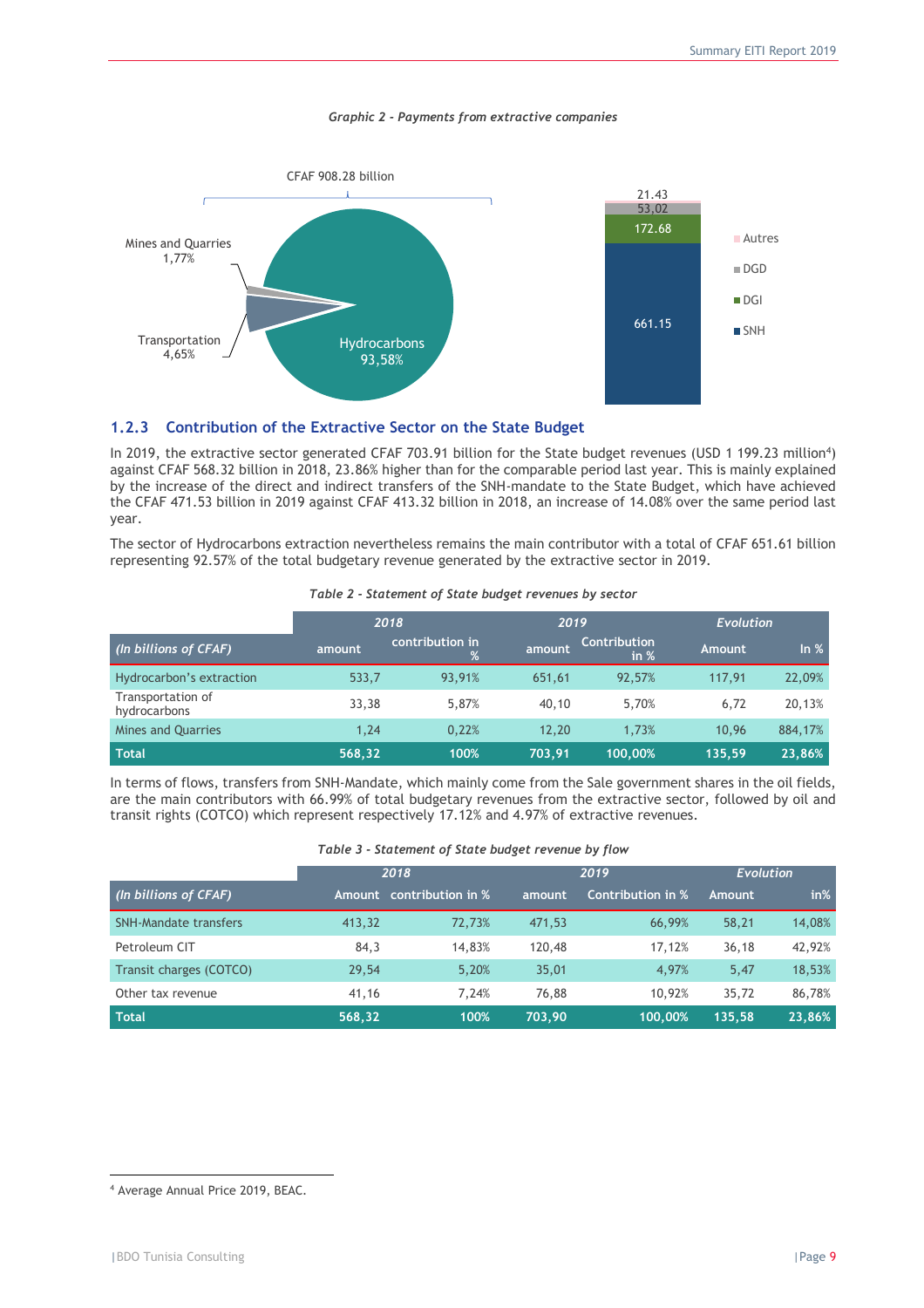# <span id="page-9-0"></span>**1.2.4 Data quality and reliability**

In accordance with the data assurance procedures agreed with the EITI Committee as detailed in section 4.9.9.6 of the full version of this report. The results of these procedures are as follows:

| <b>Evaluation of</b><br>insurance | Signed EITI<br><b>Statement</b> | <b>Certified EITI</b><br><b>Statement</b> | Certified 2019<br>accounts | <b>Number</b> | Contribution in<br>payments (in %) |
|-----------------------------------|---------------------------------|-------------------------------------------|----------------------------|---------------|------------------------------------|
| Low                               | Yes/No                          | N <sub>o</sub>                            | Yes/No                     | 0             | 0,00%                              |
| Medium                            | Yes                             | Yes                                       | No                         | 11            | 24,61%                             |
| High                              | Yes                             | Yes                                       | Yes                        | 5             | 75,39%                             |
|                                   | Overall assessment              |                                           |                            | 16            | 100,00%                            |
|                                   | Overall assurance level         |                                           |                            |               | <b>High</b>                        |

**- For the financial authorities and public entities of the State:**

| <b>Signed EITI Declaration</b>      | <b>Number</b>            | <b>Contribution in payments</b><br>(%) | <b>Evaluation of</b><br>insurance |
|-------------------------------------|--------------------------|----------------------------------------|-----------------------------------|
| Unsigned and unattested declaration |                          | 0.74%                                  | Low                               |
| Declaration signed but not attested | $\overline{\phantom{a}}$ | $\overline{\phantom{a}}$               | Medium                            |
| Declaration signed and attested     |                          | 99.26%                                 | High                              |
| <b>Évaluation globale</b>           |                          | 100%                                   | <b>High</b>                       |

# <span id="page-9-1"></span>**1.2.5 Production and export**

<span id="page-9-2"></span>Crude oil accounts for most of the production and export of the extractive sector in Cameroon, followed by gas and gold. The details of production and exports are set out as follows:

| Commodity                                | Unit                   |             | Production              | <b>Export</b> |                         |  |
|------------------------------------------|------------------------|-------------|-------------------------|---------------|-------------------------|--|
|                                          |                        | Volume      | Value (In billion CFAF) | Volume        | Value (In billion CFAF) |  |
| Crude oil                                | <b>Billion Barrels</b> | 24,93       | 948,45                  | 25,08         | 947,07                  |  |
| Condensate                               | <b>Billion Barrels</b> | 1,07        | 35,28                   | 1,24          | 40,90                   |  |
| Gas                                      | <b>Bcf</b>             | 73,96       | 297,03                  | 47,47         | 197,52                  |  |
| Gas - GPL                                | Metric Ton             | 24 488,97   | 6,90                    | ٠             |                         |  |
| <b>Total Hydrocarbons sector</b>         |                        |             | 1 287,66                |               | 1 185,49                |  |
| Gold                                     | Kilogram               | 341,05      | 6,31                    | 33,25         | 0,62                    |  |
| <b>Diamond</b>                           | Carat                  | 1 736,52    | 0, 15                   | 654,92        | 0,04                    |  |
| Aggregates & sands                       | Cubic meter            | 366 233,03  | 3,92                    | ٠             |                         |  |
| Clay                                     | <b>Ton</b>             | 4 8 1 4 ,00 | 0,00                    |               |                         |  |
| Limestone                                | Ton                    | 170 940,80  | 0,03                    |               |                         |  |
| Pozzolan                                 | <b>Ton</b>             | 274 200,45  | 0,063                   |               |                         |  |
| Sand                                     | Ton                    | 16 320,00   | 0,00                    | $\bar{ }$     |                         |  |
| <b>Total Mining and Quarrying Sector</b> |                        | 10,47       |                         | 0,66          |                         |  |
| <b>Total extractive sector</b>           |                        |             | 1 298,13                |               | 1 186,15                |  |

*Table 4 - Summary of production and exports of the extractive sector*

The details of production and exportations are presented in section 4.8 of the full version of this report.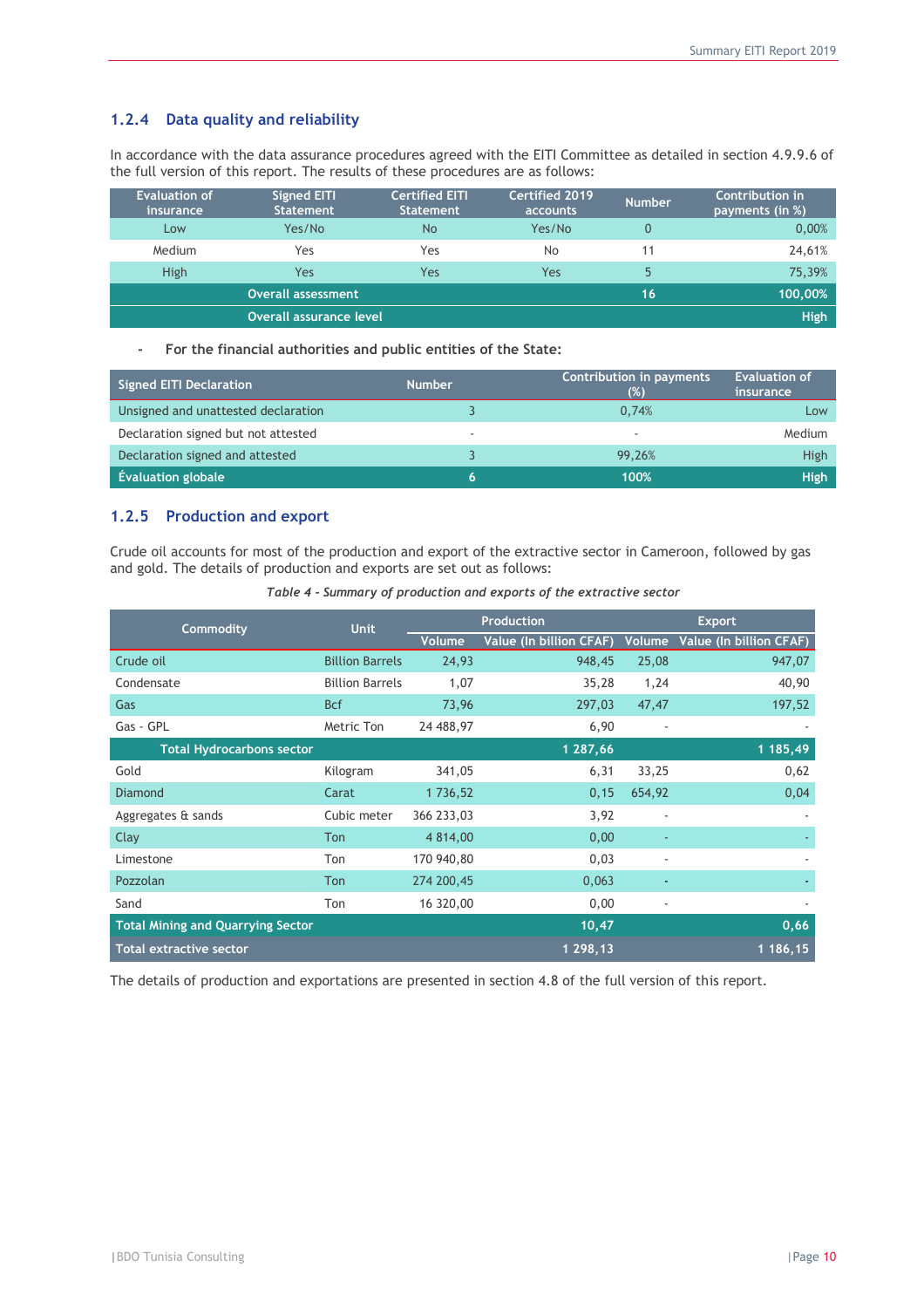# <span id="page-10-0"></span>**1.2.6 Contribution to the economy**

The table below shows that in 2019, the contributions of the extractive sector to nominal GDP and employment increased slightly compared to those of 2018. The contribution of the extractive sector to the budget of the State and to exports, for their parts, increased in 2019 respectively by 03,15% and 05,79% compared to 2018.

*Table 5 - Contribution of the extractive sector to the economy* 

<span id="page-10-4"></span>

|               | 2018   | 2019   | <b>Variation 2018-2019</b> |
|---------------|--------|--------|----------------------------|
| <b>GDP</b>    | 3,93%  | 3.94%  | 0,01%                      |
| Income        | 16.13% | 19.28% | 3,15%                      |
| <b>Export</b> | 26.24% | 32,03% | 5,79%                      |
| Employment    | 0,60%  | 0,62%  | 0.02%                      |



# <span id="page-10-1"></span>**1.3 Main findings**

# <span id="page-10-2"></span>**1.3.1 Data comprehensiveness**

All the extractive companies selected in the scope have submitted their declarations.

With the exception of the declaration on sub-national transfers for revenues collected at the level of the Divisional Tax Centers attached to the DGI, all government entities selected in the scope have submitted their declarations.

# <span id="page-10-3"></span>**1.3.2 Results of the reconciliation work**

The reconciliation of payments was carried out on the basis of the perimeter decided by the EITI Committee as presented in section 4.9 of this Report. The reconciliation exercise covered 99.91% of all cash flow payments and 79% of all in-kind flow payments. Details by sector are presented in Section 3.2 of the full version of this report.

The discrepancies in cash that could not be reconciled amounted to CFAF (11.99) billion, or the equivalent of 1.66% of the revenue reported by the government. These discrepancies are below the acceptable error threshold set at 2% by the EITI Committee. The reconciliations carried out tend to confirm the quality and reliability of the EITI declarations of the State and the Companies presented in this EITI Report. The following table presents a summary of the reconciliation work.

| In billions of CFAF         | Hydrocarbon's<br>extraction (i) | <b>Transportation of</b><br>hydrocarbons (ii) | Mines &<br><b>Quarries (iii)</b> | <b>Total extractive</b><br>sector |
|-----------------------------|---------------------------------|-----------------------------------------------|----------------------------------|-----------------------------------|
| <b>Extractive companies</b> | 668.98                          | 41,95                                         | 1.67                             | 712,60                            |
| Government                  | 668,59                          | 41,89                                         | 14.12                            | 724,59                            |
| <b>Difference</b>           | 0.39                            | 0.06                                          | $(12, 44)$ $(*)$                 | (11, 99)                          |
| % Difference                | $0,06\%$                        | 0,15%                                         | $-88,16%$                        | $-1,66%$                          |

<span id="page-10-5"></span>*Table 6 - Summary of cash-flow reconciliation* 

*(\*) This difference mainly corresponds to the customs duties declared by the DGD and which are collected from DANGOTE for a total of CFCA 10.87 billion. The company did not report these payments, specifying that they relate to the import of mining inputs and not to extractive operations. These payments were the subject of several requests for clarification from the DGD, but they were maintained in its final declaration.*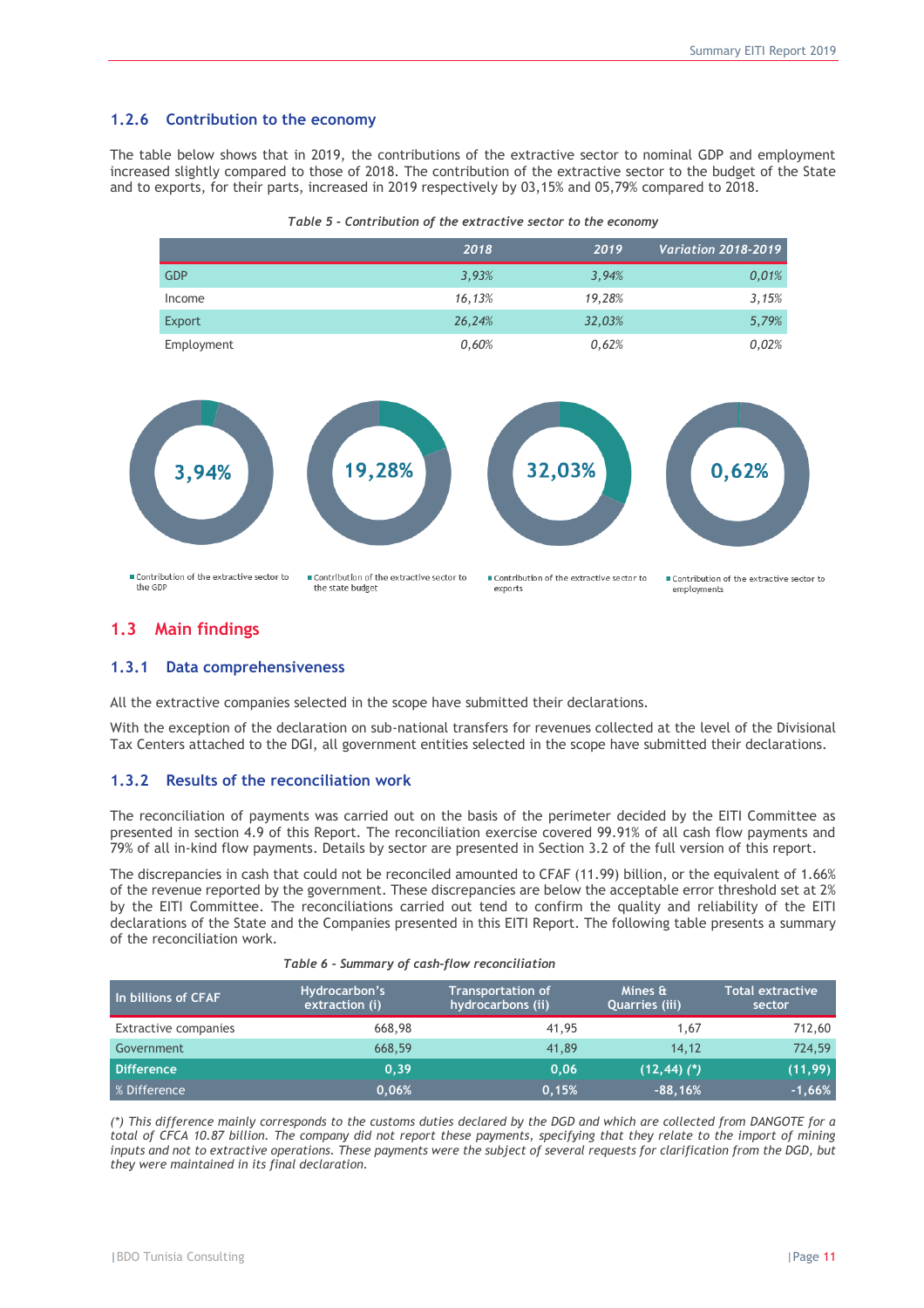# *(i) Hydrocarbon's extraction*

| Aggregate payments<br>(In billions of CFAF) | <b>Initial</b><br>declaration | <b>Conciliation adjustments</b> | Adjusted<br>declaration |
|---------------------------------------------|-------------------------------|---------------------------------|-------------------------|
| <b>SNH-Mandate - State</b>                  |                               |                                 |                         |
| <b>SNH-Mandate</b>                          | 478,21                        |                                 | 478,21                  |
| Government                                  | 478,21                        |                                 | 478,21                  |
| <b>Difference</b>                           |                               |                                 |                         |
| Oil companies - State                       |                               |                                 |                         |
| Oil companies (including SNH Operation)     | 179,91                        | (3, 82)                         | 176,09                  |
| Government                                  | 176,14                        | (0, 44)                         | 175,70                  |
| <b>Difference</b>                           | 3,77                          | (3, 39)                         | 0, 39                   |
| Oil companies - SNH-State                   |                               |                                 |                         |
| Oil companies                               | (19, 77)                      | 0,87                            | (18, 89)                |
| SNH-Mandate                                 | (28, 10)                      | 9,21                            | (18, 89)                |
| <b>Difference</b>                           | 8,33                          | (8, 33)                         |                         |
| Oil companies - SNH-Operation               |                               |                                 |                         |
| Oil companies                               | 34,91                         |                                 | 34,91                   |
| SNH-operation                               | 34,91                         |                                 | 34,91                   |
| <b>Difference</b>                           |                               |                                 |                         |

# *(ii) Transportation of hydrocarbons*

| <b>Aggregated payments</b><br>(In billions of CFAF) | <b>Initial</b><br>declaration | <b>Conciliation</b><br>adjustments | Adjusted<br>declaration |
|-----------------------------------------------------|-------------------------------|------------------------------------|-------------------------|
| <b>COTCO - State</b>                                |                               |                                    |                         |
| <b>COTCO</b>                                        | 40,34                         | 0,27                               | 40,61                   |
| Government                                          | 40,54                         | $\overline{\phantom{a}}$           | 40,54                   |
| Difference                                          | (0, 21)                       | 0,27                               | 0,06                    |
| <b>COTCO - SNH-Operation</b>                        |                               |                                    |                         |
| <b>COTCO</b>                                        | 1,34                          |                                    | 1,34                    |
| SNH-operation                                       | 1,34                          | $\overline{\phantom{a}}$           | 1,34                    |
| <b>Difference</b>                                   | ٠                             | ٠                                  | ×                       |

# *(iii) Mining and Quarrying:*

| Aggregated payments<br>(In billions of CFAF) | <b>Initial</b><br>declaration | <b>Conciliation</b><br>adjustments | Adjusted<br>declaration |  |
|----------------------------------------------|-------------------------------|------------------------------------|-------------------------|--|
| <b>Companies - State</b>                     |                               |                                    |                         |  |
| <b>Companies</b>                             | 4,09                          | (2, 42)                            | 1,67                    |  |
| Government                                   | 19.70                         | (5, 58)                            | 14.12                   |  |
| <b>Difference</b>                            | (15, 61)                      | 3,17                               | (12, 44)                |  |

*Table 7 - Summary of in-kind payment reconciliation*

# <span id="page-11-0"></span>*(i) Liquid Hydrocarbons*

| Aggregated payments<br>(In barrels)         | <b>Initial</b><br>declaration | <b>Conciliation</b><br>adjustments | Adjusted<br>declaration |
|---------------------------------------------|-------------------------------|------------------------------------|-------------------------|
| <b>Extractive companies - SNH-State</b>     |                               |                                    |                         |
| <b>Extractive companies</b>                 | 16 089 055                    |                                    | 16 089 055<br>٠         |
| SNH-Mandate                                 | 16 087 578                    |                                    | 16 087 578<br>۰         |
| <b>Difference</b>                           | 1478                          |                                    | 1 4 7 8<br>۰            |
| <b>Extractive companies - SNH-Operation</b> |                               |                                    |                         |
| <b>Extractive companies</b>                 | 165 191                       |                                    | 165 191                 |
| SNH-operation                               | 165 192                       |                                    | 165 192<br>۰            |
| <b>Difference</b>                           | (1)                           |                                    | (1)<br>۰                |